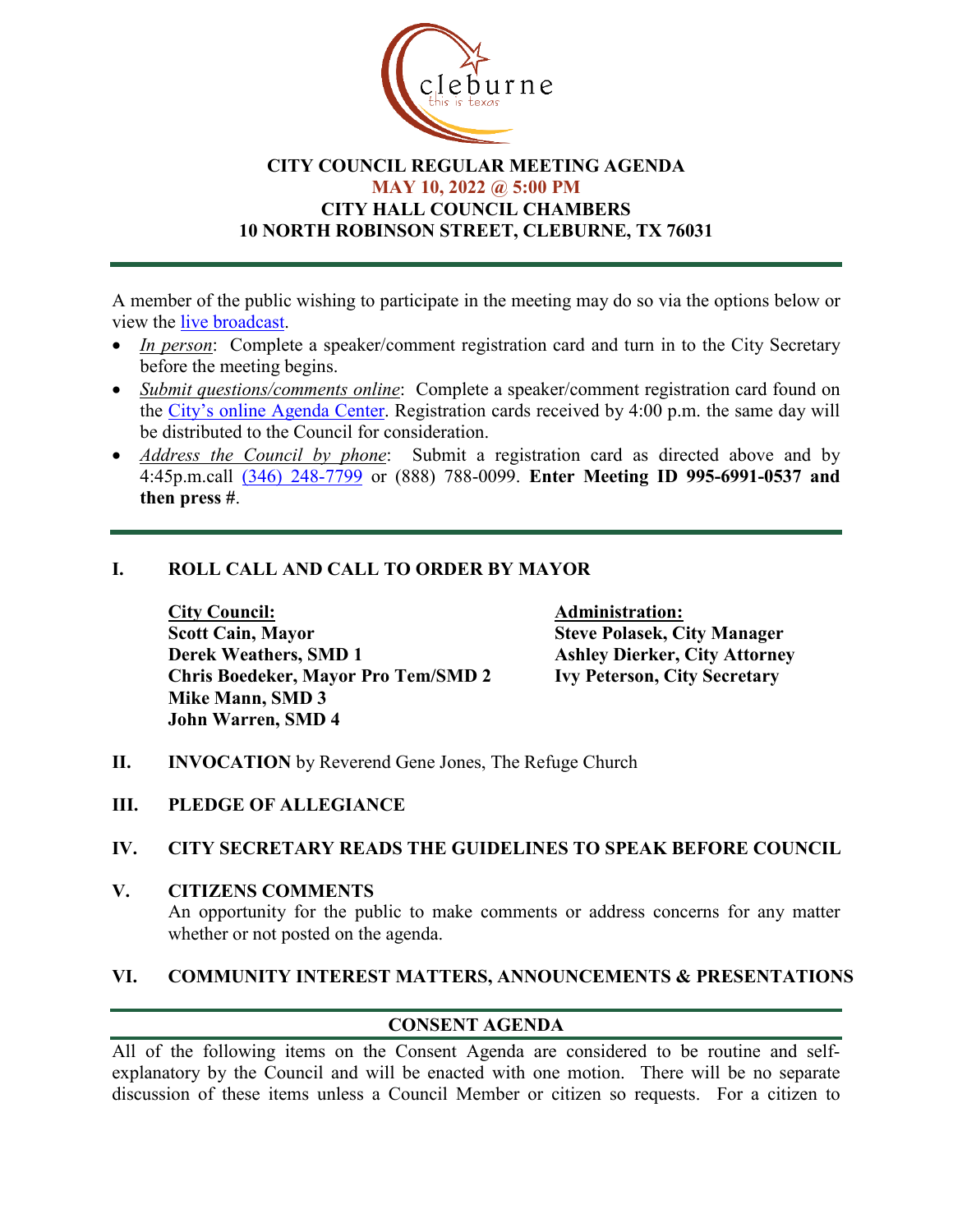request removal of an item, a speaker card must be filled out and submitted to the City Secretary prior to the beginning of the meeting.

### **MN1. CONSIDER MINUTES FOR THE APRIL 12 AND APRIL 26, 2022 REGULAR COUNCIL MEETINGS.**

# **RS1. CONSIDER A RESOLUTION CONSENTING TO THE EXTENSION OF THE DECLARATION OF LOCAL DISASTER UNTIL MAY 24, 2022.**

Presented by: Steve Polasek, City Manager

Summary: On March 23, 2020, the Mayor executed a Declaration of Local Disaster ("Declaration") for the City of Cleburne pursuant to Section 418.108(a) of the Texas Government Code, which was for a period of seven days. In accordance with 418.108(b) of the Texas Government Code and following Governor Greg Abbott's executive orders, the City Council has approved extensions to said Declaration, and continues to take actions to promote health and safety, and suppress the spread of COVID-19 in the community. This resolution for your consideration is to extend the existing Declaration to the next regular council meeting date of May 24, 2022 at 11:59 p.m. central daylight time.

# **RS2. CONSIDER A RESOLUTION AUTHORIZING THE ASSIGNMENT OF A LAND LEASE AGREEMENT WITH A.S.A. AND ASSOCIATES, INC. FOR HANGAR 501 AT THE CLEBURNE REGIONAL AIRPORT.**

Presented by: Sharlette Wright, Airport Manager

Summary: Cliff Holden, Partners Aviation, Inc. would like to sell his hangar located on tract 501 to Patrick Atkinson, A.S.A. and Associates, Inc. Council must approve the purchase and a lease assignment in order for the sale to finalize.

# **ACTION AGENDA**

# **RS3. CONSIDER A RESOLUTION APPROVING A 30-DAY PLAT EXTENSION FOR THE PRELIMINARY PLAT OF OAK HILL ESTATES, FOR THE CONSTRUCTION OF SINGLE-FAMILY RESIDENTIAL LOTS, BEING ±26.065 ACRES, GENERALLY LOCATED AT THE SOUTHEAST INTERSECTION OF SOUTH BRAZOS AVENUE AND EDGEWOOD LANE, AS REQUESTED BY MIRGON ENTERPRISES, LLC, CASE PC22-016.**

Presented by: David Jones, Director of Community Development

Summary: The applicant is requesting a 30-day extension of platting action for the proposed preliminary plat for Oak Hill Estates, for the construction of single-family residential lots on approximately 26 acres, generally located at the southeast intersection of South Brazos Avenue and Edgewood Lane.

Section 212.009 of the Local Government Code states that the applicant for plat approval may request a one-time extension of the 30-day period for approval. The extension may be for up to 30 additional days. Though Council has the authority to approve or deny the extension, this is considered a routine request to allow the applicant additional time to satisfy staff comments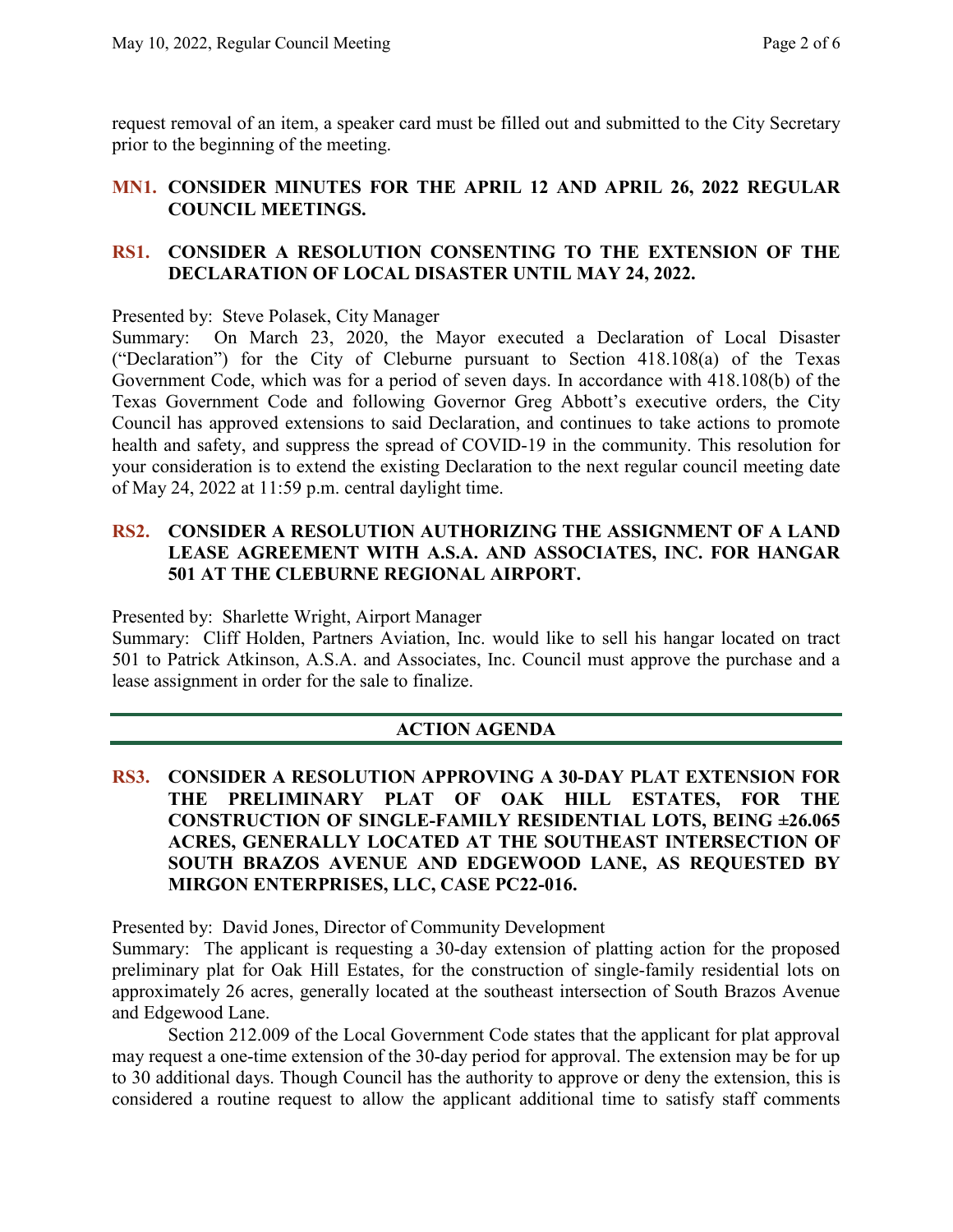regarding compliance with Chapters 154 and 155 of the Code of Ordinances. Without the extension, the plat would not comply with these ordinances.

Should the request be approved, the period of final action will be extended an additional 30 days from the original 30-day period. The preliminary plat would then be placed on the May 23, 2022 Planning and Zoning Commission Meeting and the May 24, 2022 Council agenda for final action.

The Planning and Zoning Commission considered the request for extension at their April 25, 2022 meeting and recommended approval with a vote of 5-0.

### **RS4. CONSIDER A RESOLUTION AUTHORIZING THE CITY MANAGER TO PROVIDE CITY EMPLOYEES A MID-YEAR COST OF LIVING ADJUSTMENT EFFECTIVE JUNE 12, 2022.**

### Presented by: Steve Polasek, City Manager

Summary: In spite of the COVID-19 pandemic, supply chain issues and a reduction of employees in the workforce, the national economy has grown significantly over the last year and a half. In the Dallas-Fort Worth region, this growth and other economic factors have resulted in a significant rise in the cost of living. The U.S. Bureau of Labor Statistics tracks and publishes the Consumer Price Index, All Urban Consumers (CPI-U) for the Dallas-Fort Worth-Arlington (DFW) region. The Consumer Price Index for All Urban Consumers (CPI-U) is a monthly measure of the average change over time in the prices paid by consumers for a market basket of consumer goods and services. The CPI-U is based on the spending patterns of urban consumers from various geographic regions. From May of 2020 through May of 2021, the DFW CPI-U grew by 6.31%. The most recent data from January of 2021 through January of 2022 shows a year-over-year increase of 7.83%. What was originally projected as an anomaly in May of 2021 has instead shown staying power with no immediate end in sight. As a result, a request is being made to consider a minor adjustment to the compensation plan to help offset to a small degree the increasing cost of fuel, groceries, transportation, housing, and other items.

Over the last several years, staff has used the May year-over-year CPI-U for DFW as the primary gauge when determining COLA's as part of the annual budget process. Other factors also come in to play such as potential increases in insurance premiums, economic trends, and most importantly the availability of funds. For the FY 2021-22 budget, employees received a 1.5% cost of living adjustment (COLA) along with an average merit increase of 2.5%. Below is chart showing the city approved COLA for each of the last ten years with the CPI-U for DFW listed directly below. On average, the City has provided a 1.0% COLA each year over the last ten years. The CPI-U has increased 1.88% annually over that same period. When excluding FY 2021-22 from the equation, the numbers are .95% City and 1.40% CPI-U for DFW, respectively.

| $2012 -$ | $2013-$ | $2014-$ | $2015 -$ | $2016-$ | $2017 -$ | $2018 -$ | $2019 -$ | $2020 -$  | $2021 -$ |
|----------|---------|---------|----------|---------|----------|----------|----------|-----------|----------|
| 2013     | 2014    | 2015    | 2016     | 2017    | 2018     | 2019     | 2020     | 2021      | 2022     |
|          |         |         |          |         |          |          |          |           |          |
| $2.5\%$  | 2.5%    | $0\%$   | $0\%$    | $1\%$   | 0%       | $1\%$    | $1.5\%$  | $0.0\%$   | 1.5%     |
| $1.65\%$ | 1.63%   | 1.82%   | $-0.50%$ | 1.03%   | 2.06%    | $3.90\%$ | 1.48%    | $-0.50\%$ | 6.31%    |

Given the substantial increase in the cost of living over the last two years, Council is being asked to consider a 2.5% COLA for employees, with the exception of department head level staff who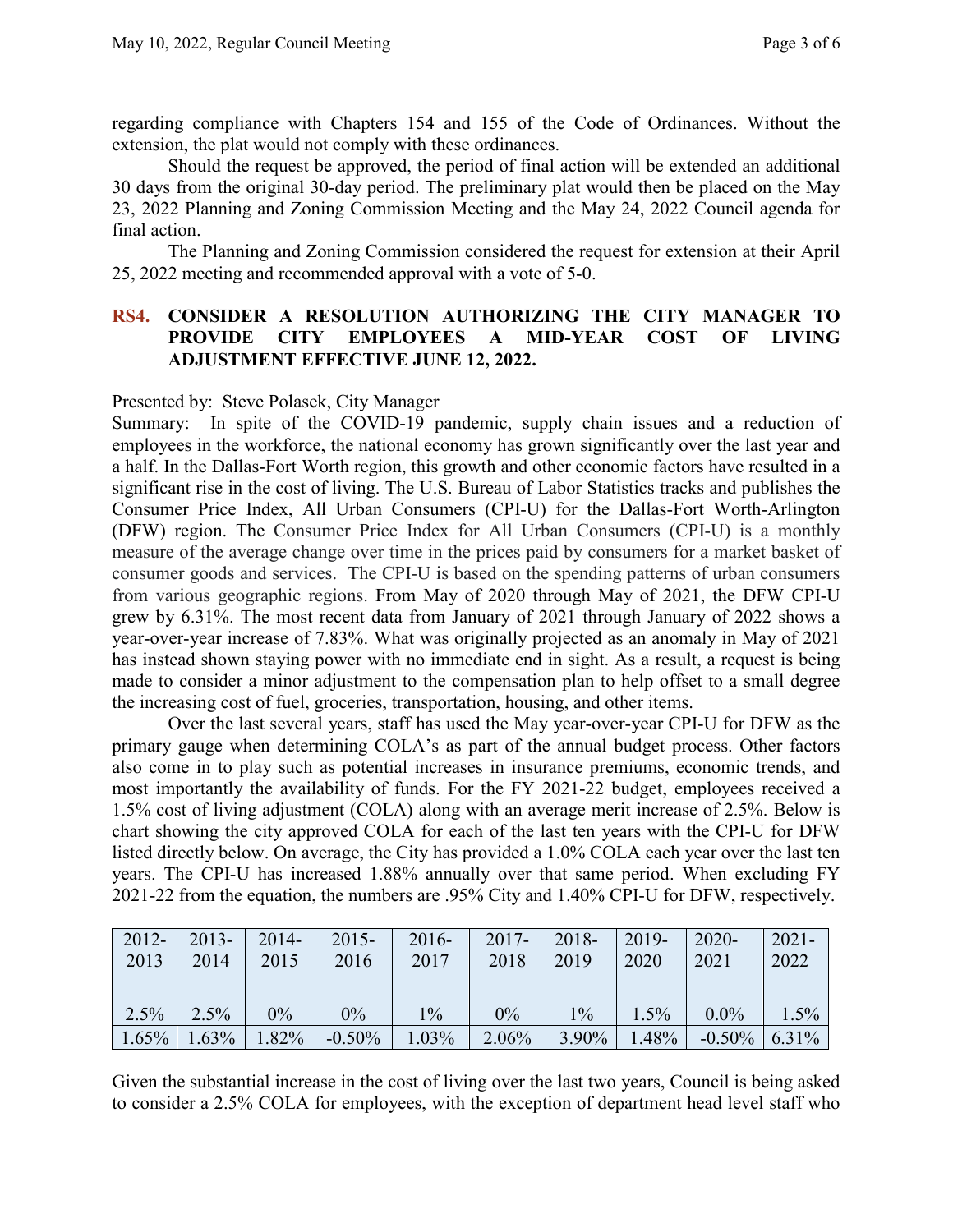would receive a 1.5% COLA. The city manager and deputy city manager positions would not receive a COLA as part of this request. If approved, the total cost is \$211,251 through the end of the current fiscal year when implemented with the proposed June 12, 2022 pay period. The COLA would be assigned to various funds; however, the General Fund (\$173,264) and the Water/Wastewater Fund (\$26,058) would support the majority of the cost. A separate item approving a budget amendment would also be required and presented for consideration separately.

### **OR1. CONSIDER AN ORDINANCE AMENDING THE ANNUAL BUDGET FOR FISCAL YEAR OCTOBER 1, 2021 TO SEPTEMBER 30, 2022 (#7) BY APPROPRIATING FUNDS FOR EMPLOYEE MID-YEAR COST OF LIVING ADJUSTMENT AND UTILITY STAFFING RESTRUCTURE.**

#### Presented by: Rhonda Daugherty, Director of Finance

Summary: This budget amendment, if approved, authorizes funding for two programs. The first is to provide a mid-year cost of living adjustment, the details of which are provided at this May 10, 2022 council meeting, agenda item RS4, presented by Steve Polasek, City Manager.

The second program is to provide funding for the Utility staffing restructure, presented by Jeremy Hutt, Public Works Director, at the April 26, 2022 Council meeting. Both programs are for the remainder of the current fiscal year. Full funding will be incorporated into the fiscal year 2023 proposed budget.

| Fund |                                                           | <b>Mid-Year COLA</b> |         | <b>Utility Staffing</b><br><b>Restructure</b> |        | <b>Total</b> |         |
|------|-----------------------------------------------------------|----------------------|---------|-----------------------------------------------|--------|--------------|---------|
|      | 1 General Fund                                            | S                    | 172,368 | S                                             |        | \$           | 172,368 |
|      | $6 H.U.D.$ Grant Fund                                     |                      | 984     |                                               |        |              | 984     |
|      | 8 City/County Transporation Fund<br>$9$ 4B Sales Tax Fund |                      | 7,524   |                                               |        |              | 7,524   |
|      |                                                           |                      | 739     |                                               |        |              | 739     |
|      | 50 Truancy Prevention and Diversion Fund                  |                      | 133     |                                               |        |              | 133     |
|      | 60 Water & Sewer Fund                                     |                      | 26,639  |                                               | 84,824 |              | 111,463 |
|      | 61 Municipal Airport Fund                                 |                      | 1,921   |                                               |        |              | 1,921   |
|      | 63 Drainage Utility Fund                                  |                      | 761     |                                               |        |              | 761     |
|      | 82 Museum Donations Fund                                  |                      | 182     |                                               |        |              | 182     |
|      | Total                                                     | S                    | 211,251 | S                                             | 84.824 |              | 295,893 |

The amendment is an increase to the appropriations as follows:

The revised fund appropriations for each fund are as shown in the following table:

| <b>Fund</b> |                                          | Fund<br><b>Expenditures</b><br>(Through)<br>Amendment $#6$ |            | <b>Amendment</b> #7 |         | <b>Amended Fund</b><br><b>Expenditures</b> |            |
|-------------|------------------------------------------|------------------------------------------------------------|------------|---------------------|---------|--------------------------------------------|------------|
|             | 1 General Fund                           | \$                                                         | 44,204,588 | <sup>\$</sup>       | 172,368 | S                                          | 44,376,956 |
|             | 6 H.U.D. Grant Fund                      |                                                            | 1,710,133  |                     | 984     |                                            | 1,711,117  |
|             | 8 City/County Transporation Fund         |                                                            | 1,424,111  |                     | 7,524   |                                            | 1,431,635  |
|             | 9 4B Sales Tax Fund                      |                                                            | 4,024,457  |                     | 739     |                                            | 4,025,196  |
|             | 50 Truancy Prevention and Diversion Fund |                                                            | 26,572     |                     | 133     |                                            | 26,705     |
|             | 60 Water & Sewer Fund                    |                                                            | 27,845,573 |                     | 111,463 |                                            | 27,957,036 |
|             | 61 Municipal Airport Fund                |                                                            | 959,838    |                     | 1,921   |                                            | 961,759    |
|             | 63 Drainage Utility Fund                 |                                                            | 1,709,829  |                     | 761     |                                            | 1,710,590  |
|             | 82 Museum Donations Fund                 |                                                            | 10.525     |                     | 182     |                                            | 10.707     |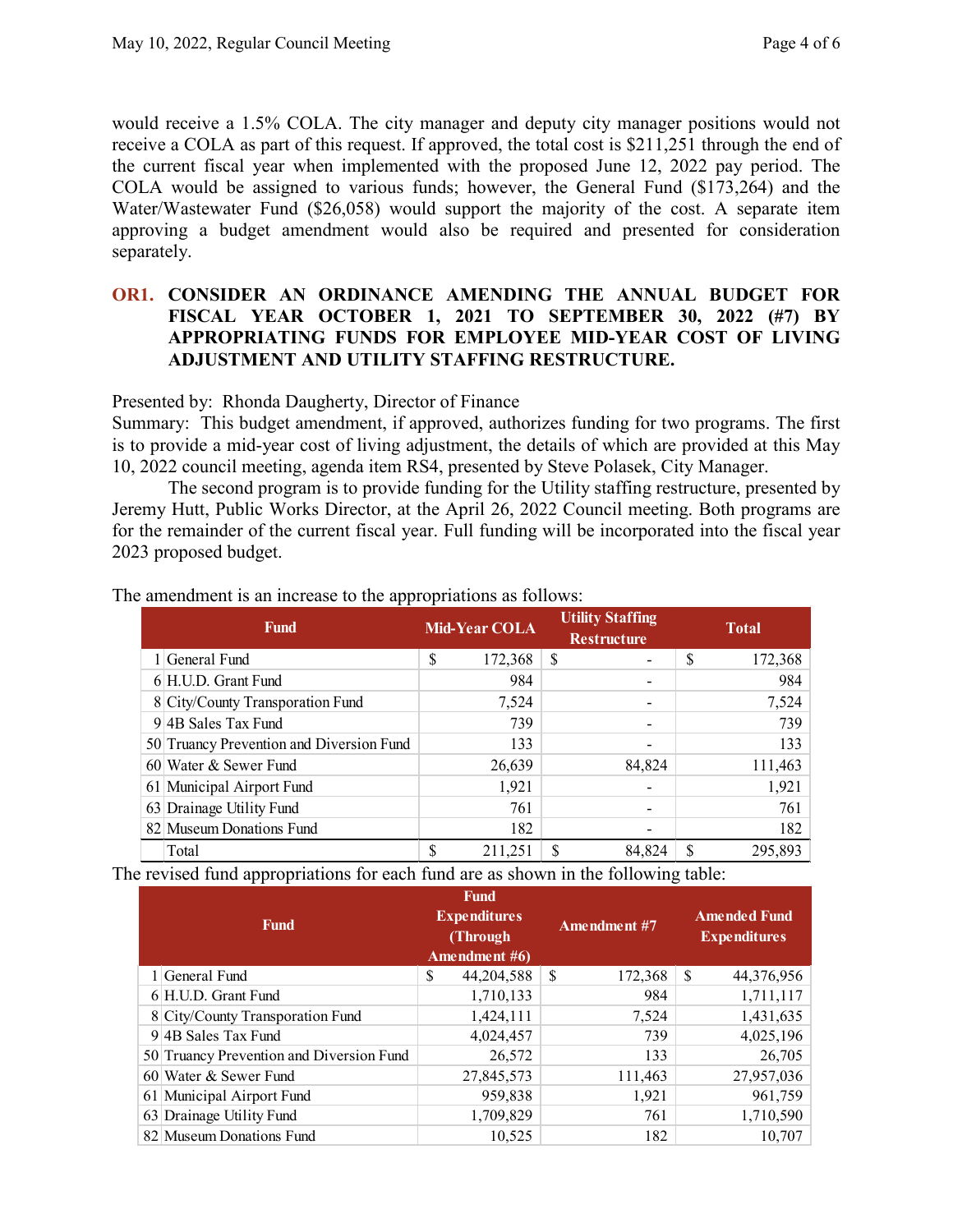The proposed additions to appropriations will be funded from the respective fund balance reserves.

### **DISCUSSION & UPDATES**

### **OC1. PRESENTATION AND DISCUSSION OF THE STREET NETWORK AND THE STAFF RECOMMENDATION FOR FISCAL YEAR 2022 STREET MAINTENANCE PROJECTS.**

Presented by: Jeremy Hutt, Director of Public Works

Summary: Staff will present an overview of the Street Maintenance Program, with a focus on recent project completions and a proposed listing of streets to be included in the Fiscal Year 2022 cycle. These street segments, if approved, will become the maintenance projects to be performed during the 2022-paving season.

With the consensus of the City Council, staff will work to finalize the project listing and work to engage the services of a contractor to complete the paving projects this summer. A contract will be presented to the City Council at a later date.

### **EXECUTIVE SESSION**

Pursuant to the Open Meetings Act, Chapter 551, and the Texas Disaster Act, Chapter 418 of the Texas Government Code, Executive Session may be held at any time during the meeting that a need arises for the City Council to seek advice from the City Attorney as to any posted subject matter of this City Council Meeting.

**Section 551.071. Consultation with Attorney** The City Council will convene into executive session to receive legal advice from the City Attorney on the following matters in which the duty of the City Attorney to the City's governmental body under the Texas Disciplinary Rules of Professional Conduct of the State Bar of Texas clearly conflicts with Chapter 551 of the Texas Government Code:

**EXE1.** Actions taken and to be taken related to securing the building located at 14 East Chambers Street (further described as the Southwest Corner of Caddo Street and Chambers Street)

Reconvene into open session for possible action resulting from any items posted and legally discussed in Executive Session.